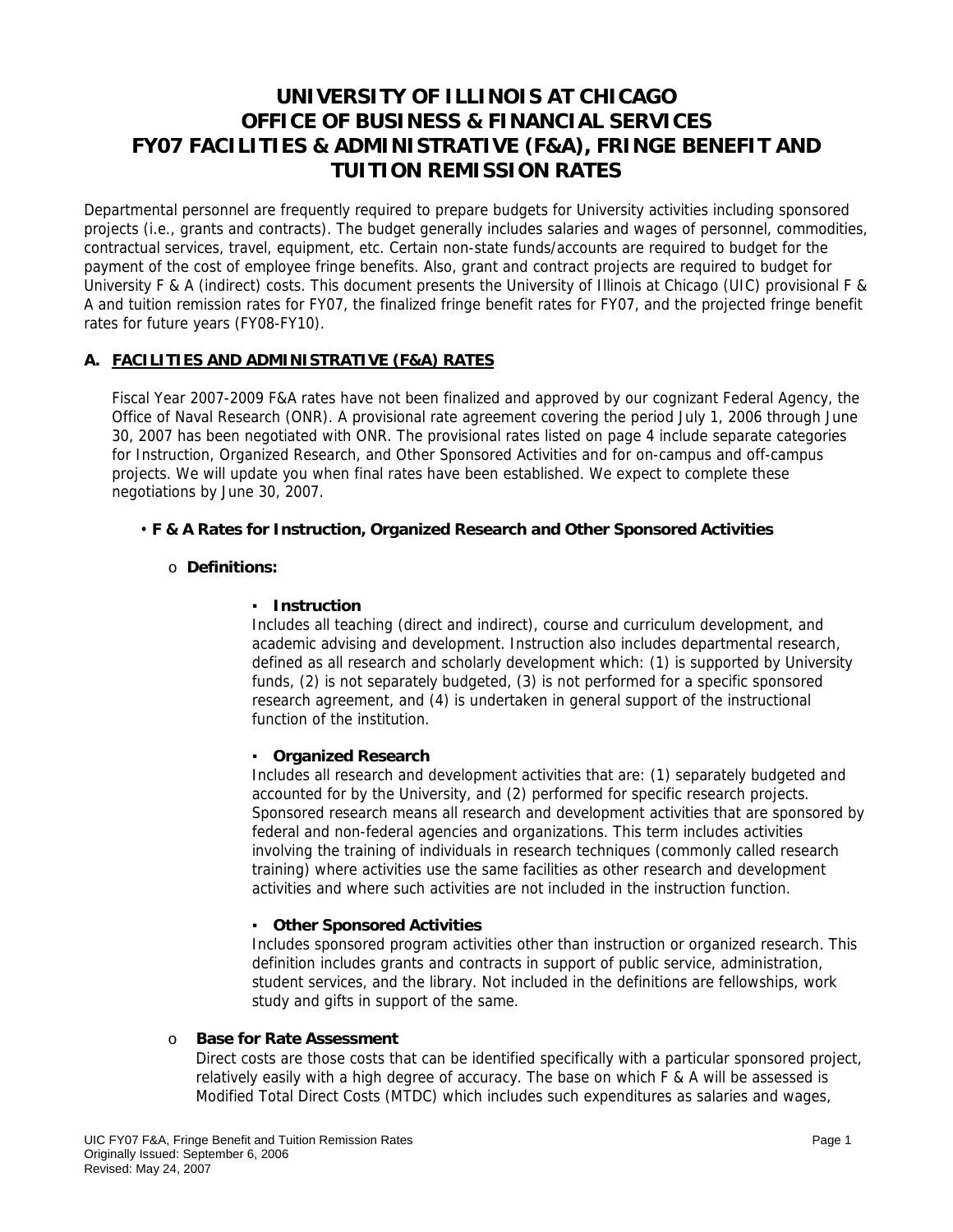fringe benefits, materials and supplies, travel, services and the first \$25,000 of subcontract expenditures. The MTDC excludes equipment costing \$5,000 or more; subcontract expenditures in excess of \$25,000; graduate assistant tuition remission; fellowships; scholarships; traineeships; patient care charges; and rental/lease of capital items. UIC has elected, at this time, not to assess F&A costs on equipment items with an acquisition cost of \$500 or more, for awards based on proposals submitted for external funding. This use of a lower threshold is only for purposes of F&A cost assessment.

#### o **Continuing Projects**

Under federal guidelines, rates and bases should continue for the life of the project until a competing renewal is submitted. Therefore, the University will honor the rates in place for continuing projects. Proposals for non-competing continuations, incremental funding and budget amendments for previously awarded federal projects should use the rates specified in the original award document.

## o **Use of On-/Off-Campus Rate**

The on-campus rate should be used for proposals where all work is done using University facilities. The off-campus rate should be used for periods when it is necessary that University personnel are physically located at an off-campus site for a substantial period (normally 30 days or more) while engaged in the sponsored program. If a sponsored program is being simultaneously conducted both on- and off-campus, the University should budget and charge each portion separately. Note that efforts undertaken by subcontractors are not a factor in the determination of whether an on- or off-campus rate should be used.

#### • **F & A Rates for Clinical Drug Trials**

#### o **Definition:**

These include studies performed for private sponsors which involve human subjects in drug protocols.

#### o **Base for Rate Assessment**

The base for rate assessment is total direct costs. Total direct costs include all costs charged to a sponsored program account, excluding indirect costs, costs of education allowance and administrative allowances.

## **B. GRADUATE ASSISTANT TUITION REMISSION RATES**

The Fiscal Year 2007 provisional rate for Tuition Remission of 37% has been negotiated with ONR. We will update you when the final rate has been established. We expect to complete this negotiation by June 30, 2007.

Salaries of graduate assistants with tuition and fee waivers are the basis for the assessment of the tuition remission rate.

## **C. FRINGE BENEFITS RATES FOR FY07**

The amount charged to certain non state funds/accounts for employee fringe benefits is based on several employee fringe benefit factors. These employee fringe benefit factors include the classification of employee, employee hire date, employee retirement options, and the enrollment status of student employees. Fringe benefit rates are updated annually and audited and approved by the Federal government near the beginning of each fiscal year. Unlike facilities and administrative cost rates, changes in fringe benefit rates are assessed immediately when they become effective, even if the budgeted rates are different. The UIC FY07 Fringe Benefit rates included in the table on page 4 were effective July 2006 (BW 15 and MN 8 pay periods). The retirement, worker's compensation, Medicare and OASDI rates are final. The health, life & dental insurance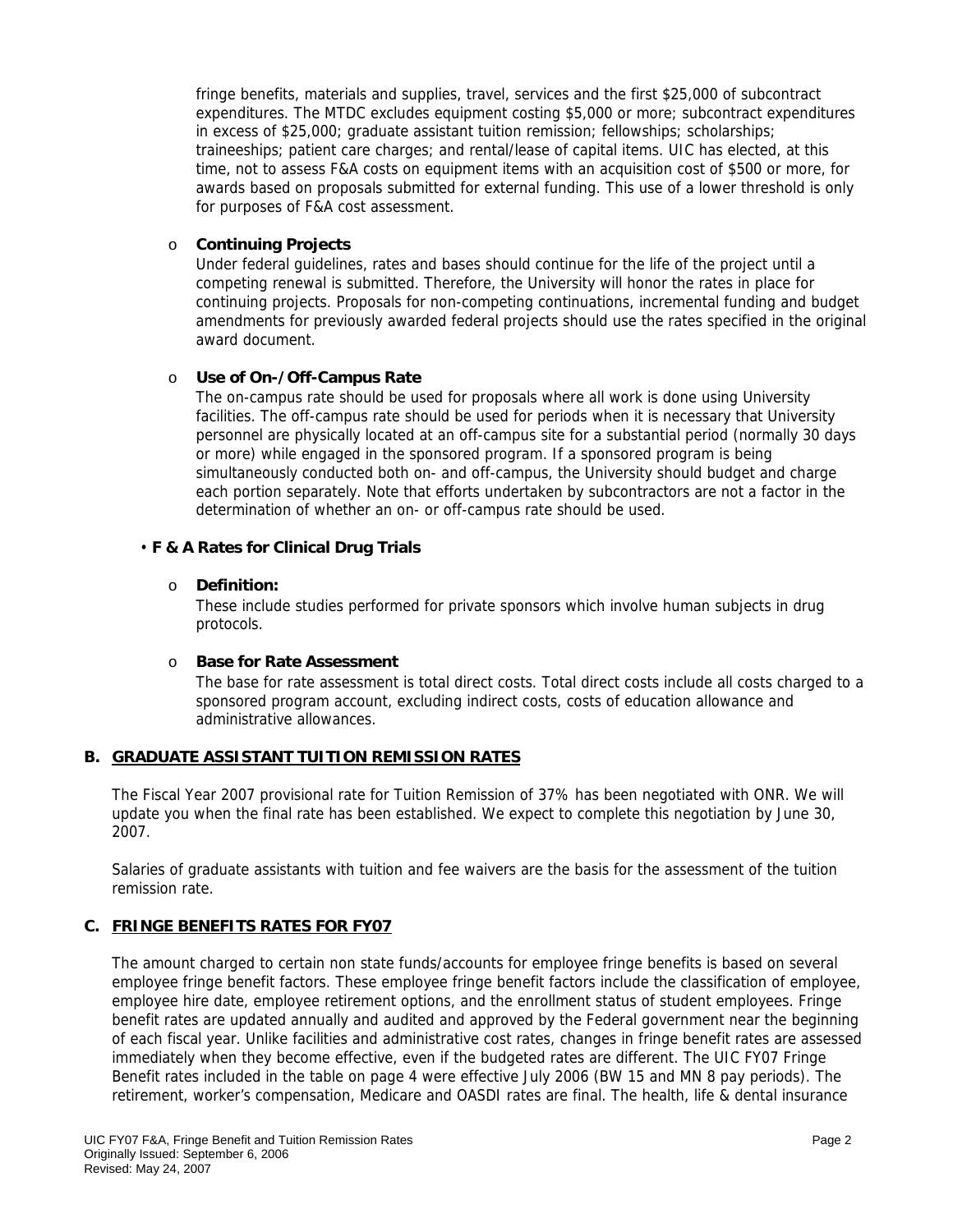and termination sick/vacation leave rates were finalized on April 4, 2007. The finalized rates did not change from the provisional fringe benefit rates published on September 6, 2006.

## **D. PROJECTED FRINGE BENEFITS RATES FY08-FY10**

We are publishing projected three year fringe benefit rates for faculty to use in their grant proposals. While the projected rates may not precisely equal the actual rates in a given year, it will certainly result in far less reallocation than if the proposal reflected a constant fringe benefit rate for the entire grant period. The projected FY08-FY10 fringe benefit rates for academic and non-academic employees are as follows:

| Appointment                                                                            | <b>Fiscal Year</b><br>2008 | <b>Fiscal Year</b><br>2009 | <b>Fiscal Year</b><br>2010 |
|----------------------------------------------------------------------------------------|----------------------------|----------------------------|----------------------------|
| If the appointment is academic or non-academic and<br>continuous at 50% or more        | 33.57%                     | 35.90%                     | 37.40%                     |
| If the appointment is academic or non-academic and non-<br>continuous at 50% or more   | 27.48%                     | 29.81%                     | 31.31%                     |
| If the appointment is academic or non-academic and<br>continuous at less than 50%      | 13.77%                     | 13.77%                     | 13.77%                     |
| If the appointment is academic or non-academic and non-<br>continuous at less than 50% | 7.68%                      | 7.68%                      | 7.68%                      |

| If the student has an appointment type of G, H or S and is<br>registered for six hours or more for fall & spring terms, three<br>hours for the summer term          | $0.03\%$ | 0.03% | $0.03\%$ |
|---------------------------------------------------------------------------------------------------------------------------------------------------------------------|----------|-------|----------|
| If the student has an appointment type G, H or S and is<br>registered for less than six hours for fall & spring terms, less<br>than three hours for the summer term | 7.68%    | 7.68% | 7.68%    |

## **E. CONTACTS**

Please direct any questions or concerns to:

| Contact                                              | Person                                                          | <b>Telephone</b> | E-mail                     |
|------------------------------------------------------|-----------------------------------------------------------------|------------------|----------------------------|
| Grants and<br>Contracts                              | Vanessa Peoples<br><b>Director of Grants and Contracts</b>      | 996-5958         | vpeoples@uic.edu           |
| F&A and Fringe<br><b>Benefit Rates</b>               | Sara P. Siegel<br>Director of Administrative Planning & Support | 413-9611         | siegel1@uic.edu            |
| <b>Accounting Issues</b>                             | Rich Rebot<br><b>Assistant Director-Accounting</b>              | 996-5960         | rrebot@uillinois.edu       |
| <b>General Budgets</b>                               | Russ Biskup<br>Director of Budget & Financial Analysis          | 996-4951         | rjbiskup@uillinois.edu     |
| <b>SURS/Social Security</b><br>Retirement/Disability | <b>Benefits Center</b>                                          | 996-6470         | benefits-uic@uillinois.edu |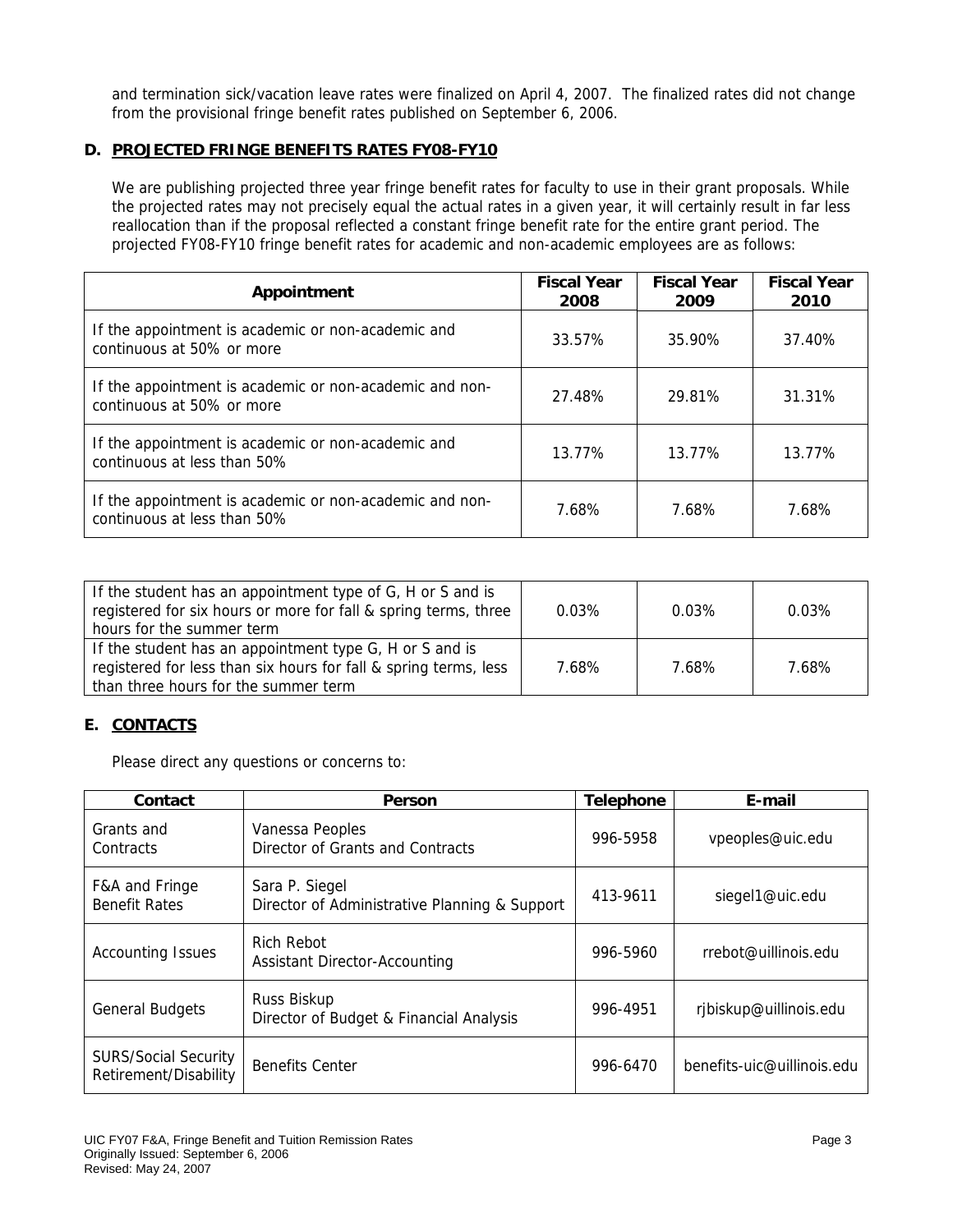## **CHICAGO CAMPUS FY07 PROVISIONAL FACILITIES/ADMINISTRATION (F&A) AND TUITION REMISSION RATES FY07 FRINGE BENEFIT RATES**

| FACILITIES AND ADMINISTRATION (F&A) RATES-PROVISIONAL<br>Subject to final negotiated rates for FY 2007-2009 with the Federal Government-<br>anticipated completion by June 30, 2007         |                                                                                                                                                                                                                                                                                       |                                   |                                              |                                             | ON-<br><b>CAMPUS</b>                          | OFF-<br><b>CAMPUS</b>                                               |              |
|---------------------------------------------------------------------------------------------------------------------------------------------------------------------------------------------|---------------------------------------------------------------------------------------------------------------------------------------------------------------------------------------------------------------------------------------------------------------------------------------|-----------------------------------|----------------------------------------------|---------------------------------------------|-----------------------------------------------|---------------------------------------------------------------------|--------------|
| Instruction                                                                                                                                                                                 |                                                                                                                                                                                                                                                                                       |                                   |                                              |                                             | 40.2%                                         | 26.0%                                                               |              |
|                                                                                                                                                                                             |                                                                                                                                                                                                                                                                                       | <b>Organized Research</b>         |                                              |                                             |                                               | 55.0%                                                               | 26.0%        |
|                                                                                                                                                                                             |                                                                                                                                                                                                                                                                                       | <b>Other Sponsored Activities</b> |                                              |                                             |                                               | 36.7%                                                               | 26.0%        |
|                                                                                                                                                                                             | Base is Modified Total Direct Costs (MTDC) which excludes equipment costing \$500 or more, subcontract<br>expenditures in excess of \$25,000, graduate assistant tuition remission fellowships, scholarships, traineeships,<br>patient care charges and rental/lease of capital items |                                   |                                              |                                             |                                               |                                                                     |              |
| <b>CLINICAL DRUG TRIALS F&amp;A RATE</b>                                                                                                                                                    |                                                                                                                                                                                                                                                                                       |                                   |                                              |                                             |                                               | 25.0%                                                               | 25.0%        |
| This rate was established during FY 1994 for non-federally funded clinical drug studies and is applied to Total Direct Costs<br>(TDC)                                                       |                                                                                                                                                                                                                                                                                       |                                   |                                              |                                             |                                               |                                                                     |              |
| <b>GRADUATE ASSISTANT TUITION REMISSION RATES-PROVISIONAL</b><br>Instruction, Organized Research and Other Sponsored Activities                                                             |                                                                                                                                                                                                                                                                                       |                                   |                                              |                                             | 37.0%                                         | 37.0%                                                               |              |
| Subject to final negotiated rates for FY 2007-2009 with the Federal Government-Anticipated completion by late Fall<br>Base is salaries of graduate assistants with waivers.                 |                                                                                                                                                                                                                                                                                       |                                   |                                              |                                             |                                               |                                                                     |              |
| <b>FRINGE BENEFIT RATES</b><br>Rates for Retirement, Worker's Compensation, Medicare and OASDI are final. Health, Life & Dental Insurance and<br>Termination Sick/Vacation Leave are final. |                                                                                                                                                                                                                                                                                       |                                   |                                              |                                             |                                               |                                                                     |              |
| <b>Academic or Non-</b><br>Academic and<br>Appointment and                                                                                                                                  | <b>Total</b><br><b>Benefits</b><br>Rate                                                                                                                                                                                                                                               | Retirement<br>$1*$                | Health, Life<br>& Dental<br><b>Insurance</b> | <b>Workers</b><br>Comp-<br>$2*$<br>ensation | <b>Termination</b><br>Sick/Vacatio<br>n Leave | <b>Medicare</b><br>for<br><b>Employees</b><br>hired after<br>4/1/86 | <b>OASDI</b> |
| continuous at 50%<br>or more                                                                                                                                                                | 34.26%                                                                                                                                                                                                                                                                                | 10.82%                            | 21.12%                                       | 0.02%                                       | 0.85%                                         | 1.45%                                                               |              |
| academic or non-<br>academic and non-<br>continuous at 50%<br>or more                                                                                                                       | 28.79%                                                                                                                                                                                                                                                                                |                                   | 21.12%                                       | 0.02%                                       |                                               | 1.45%                                                               | 6.20%        |
| academic or non-<br>academic and<br>continuous at less<br>$3^{\star}$<br>than 50%                                                                                                           | 13.14%                                                                                                                                                                                                                                                                                | 10.82%                            |                                              | 0.02%                                       | 0.85%                                         | 1.45%                                                               |              |
| academic or non-<br>academic and Non-<br>continuous at less<br>$3^{\star}$<br>than 50%                                                                                                      | 7.67%                                                                                                                                                                                                                                                                                 |                                   |                                              | 0.02%                                       |                                               | 1.45%                                                               | 6.20%        |